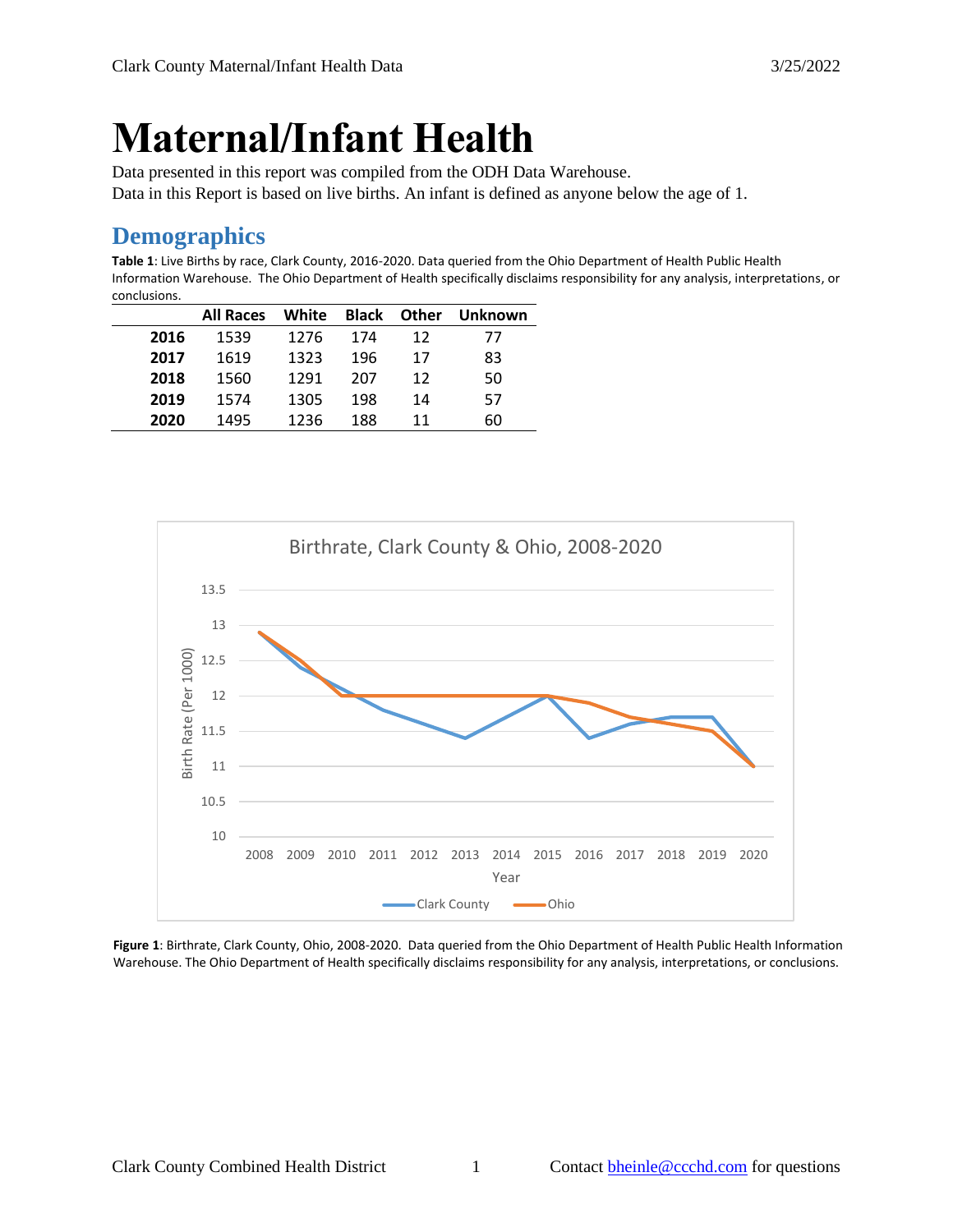

**Figure 2**: Birthrate by race, Clark County, Ohio, 2014-2020. Data queried from the Ohio Department of Health Public Health Information Warehouse. The Ohio Department of Health specifically disclaims responsibility for any analysis, interpretations, or conclusions.



**Infant Mortality/Cause of Death**

**Figure 3**: Leading causes of infant death, Clark County, 2016-2020. Data queried from the Ohio Department of Health Public Health Information Warehouse. The Ohio Department of Health Specifically disclaims responsibility for any analysis, interpretations, or conclusions.

**Table 2:** Infant Mortality Rate per 1,000 live births, Clark County, Ohio, 2017-2020. Data queried from the Ohio Department of Health Public Health Information Warehouse. The Ohio Department of Health specifically disclaims responsibility for any analysis, interpretations, or conclusions.

|                              |         | <b>Clark County</b>     | Ohio |     |  |
|------------------------------|---------|-------------------------|------|-----|--|
| Race                         |         | Black White Black White |      |     |  |
| <b>Infant Mortality Rate</b> | $*10.8$ | 5.5                     | 12.0 | 6.0 |  |

\*Rates based on fewer than 20 infant deaths should be interpreted with caution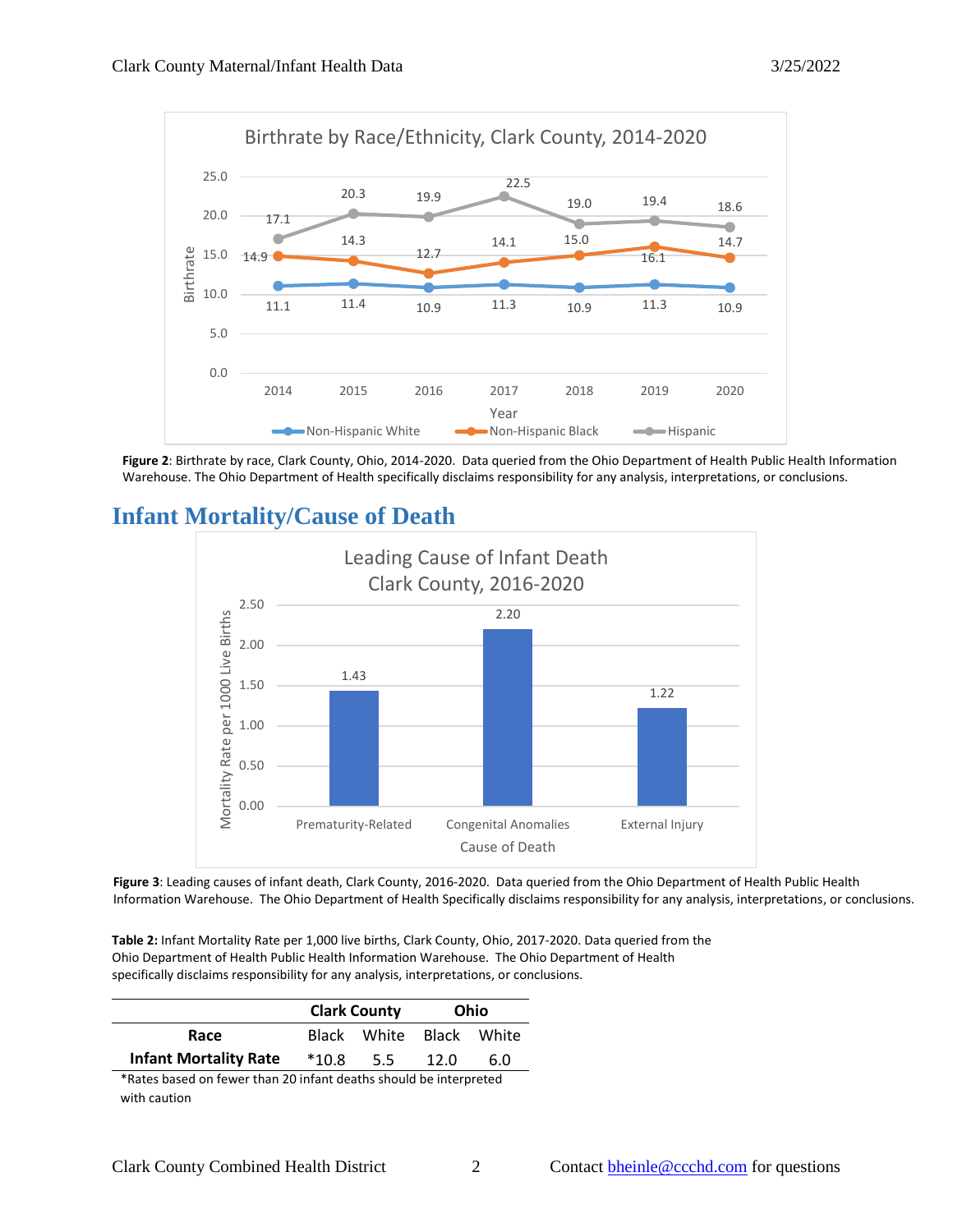| <b>Cause of Infant Death</b>        | <b>All Races</b> | <b>Black</b> | White | <b>Hispanic</b> |
|-------------------------------------|------------------|--------------|-------|-----------------|
| Prematurity-Related                 | 2.0              | 4.0          | 1.4   | 1.8             |
| <b>Congenital Anomalies</b>         | 1.3              | 1.5          | 1.3   | 1.5             |
| <b>Obstetric Conditions</b>         | 0.8              | 1.4          | 0.7   | 0.3             |
| <b>External Injury</b>              | 0.5              | 1.0          | 0.3   | 0.7             |
| Sudden Infant Death Syndrome (SIDS) | 0.4              | 1.2          | 0.2   | 0.8             |
| <b>Perinatal Infections</b>         | 0.4              | 0.9          | 0.3   | 0.4             |
| Other infections                    | 0.3              | $0.6*$       | 0.2   | $***$           |
| Birth Asphyxia                      | 0.1              | $***$        | $***$ | **              |
| Undetermined                        | 0.1              | $***$        | $***$ | $***$           |

#### **Table 3**: Leading Causes of Infant Death by Race, Ohio, 2019, ODH Infant Mortality Report, Rates per 1,000

\*Based on less than 20 deaths, interpret with caution

\*\*Suppressed due to less than 10 deaths

### **Birth Outcomes**



**Figure 4**: Percent of live births with low birthweight by race and ethnicity, Clark County, Ohio, 2012-2020. Data queried from the Ohio Department of Health Public Health Information Warehouse. The Ohio Department of Health specifically disclaims responsibility for any analysis, interpretations, or conclusions.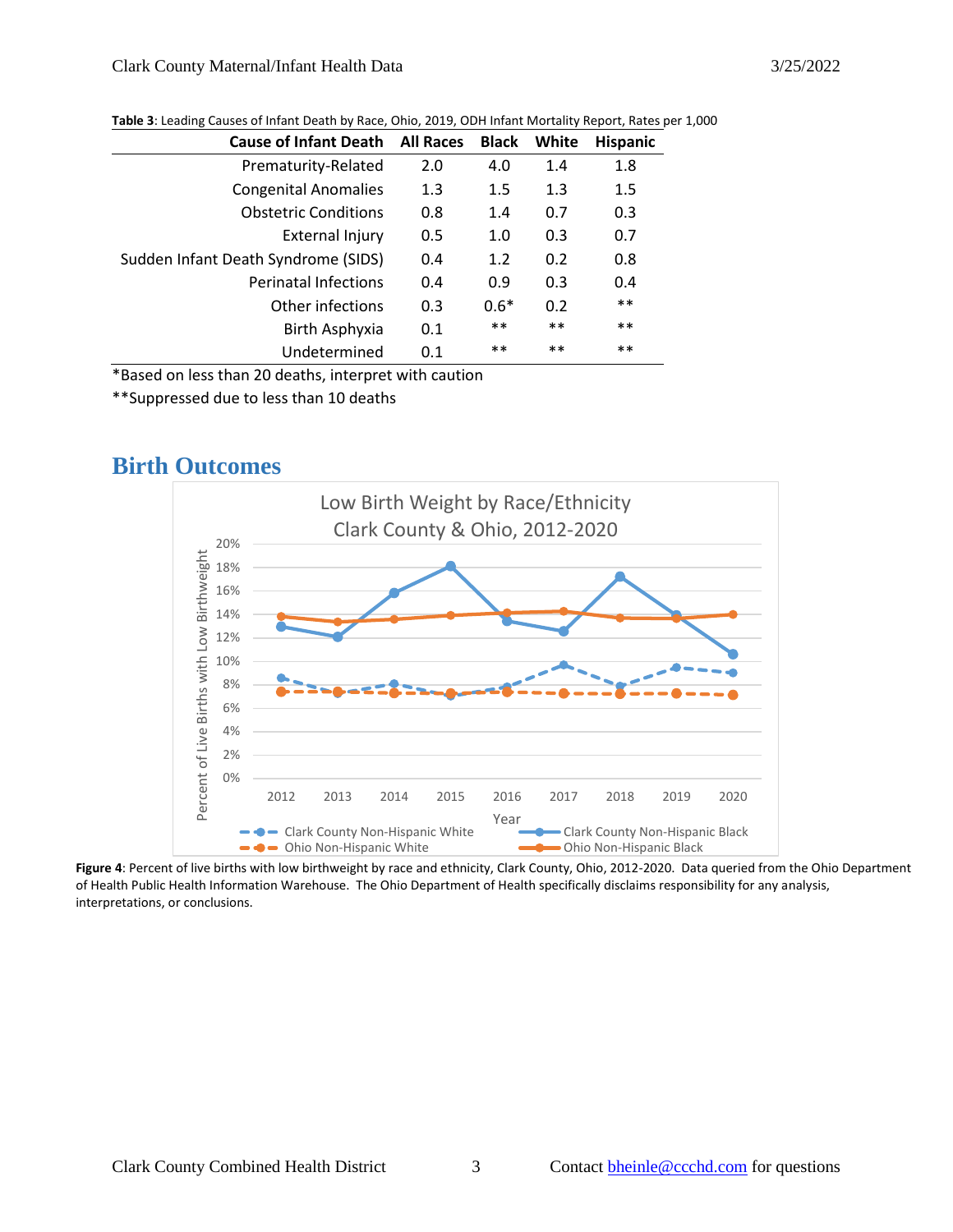

**Figure 5**: Percent of preterm births by race, Clark County, Ohio, 2012-2020. Data queried from the Ohio Department of Health Public Health Information Warehouse. The Ohio Department of Health specifically disclaims responsibility for any analysis, interpretations, or conclusions.

**Table 4**: Overall Preterm Live Births , Clark County Versus Ohio, 2012-2020. Data queried from the Ohio Department of Health Public Health Information Warehouse. The Ohio Department of Health specifically disclaims responsibility for any analysis, interpretations, or conclusions.

|      | <b>Clark County</b> | Ohio  |
|------|---------------------|-------|
| 2012 | 13.1%               | 10.4% |
| 2013 | 13.1%               | 10.3% |
| 2014 | 11.1%               | 10.3% |
| 2015 | 12.5%               | 10.3% |
| 2016 | 11.9%               | 10.4% |
| 2017 | 11.1%               | 10.4% |
| 2018 | 11.8%               | 10.3% |
| 2019 | 12.0%               | 10.5% |
| 2020 | 12.3%               | 10.3% |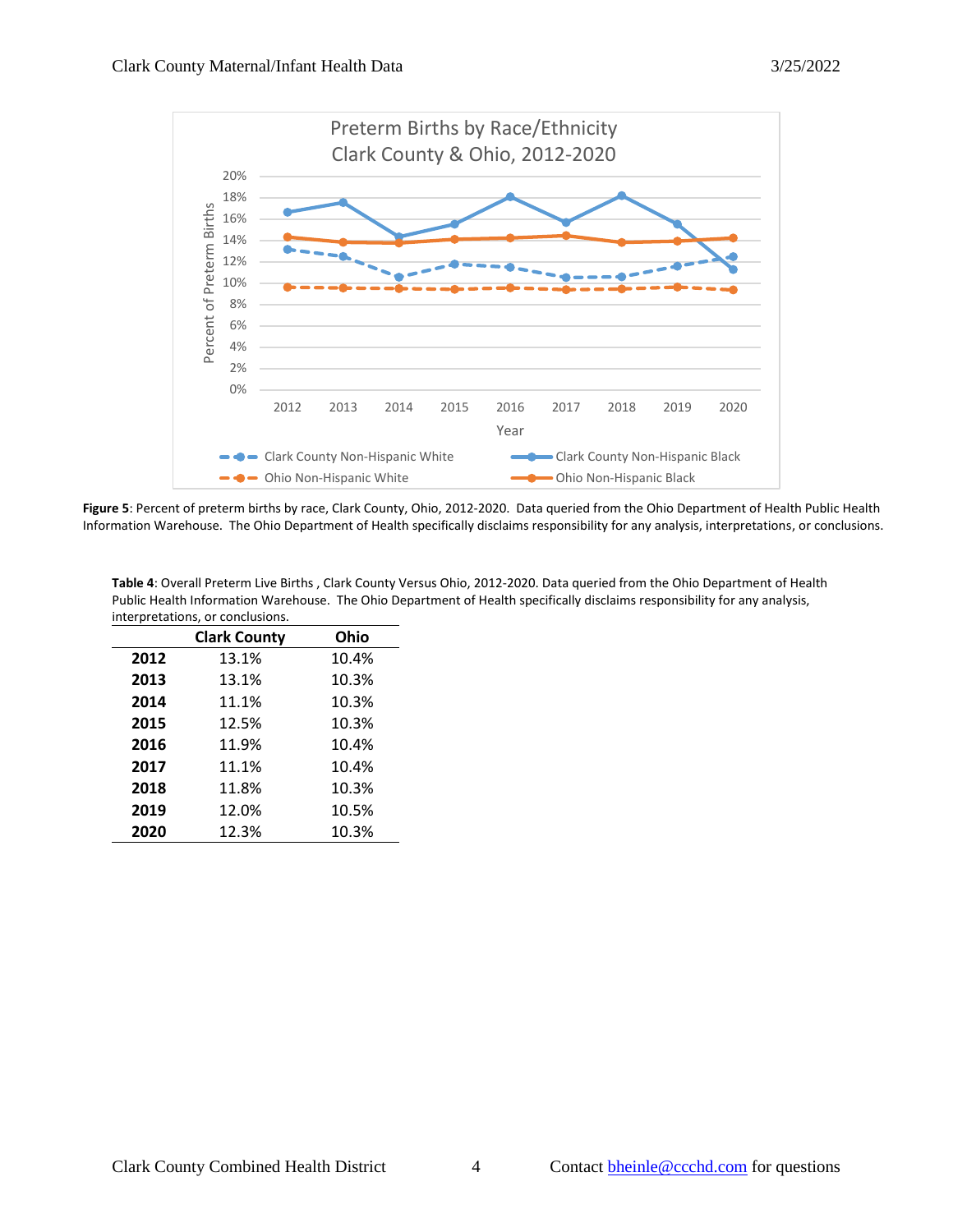# **Prenatal Care**



**Figure 6**: Percent of live births that received prenatal care during the 1st trimester, Clark County, Ohio, 2012-2020. Data queried from the Ohio Department of Health Public Health Information Warehouse. The Ohio Department of Health specifically disclaims responsibility for any analysis, interpretations, or conclusions.



**Figure 7**: Percent of live births that received prenatal care during the 1st trimester, by race, Clark County, Ohio, 2014-2020. Data queried from the Ohio Department of Health Public Health Information Warehouse. The Ohio Department of Health specifically disclaims responsibility for any analysis, interpretations, or conclusions.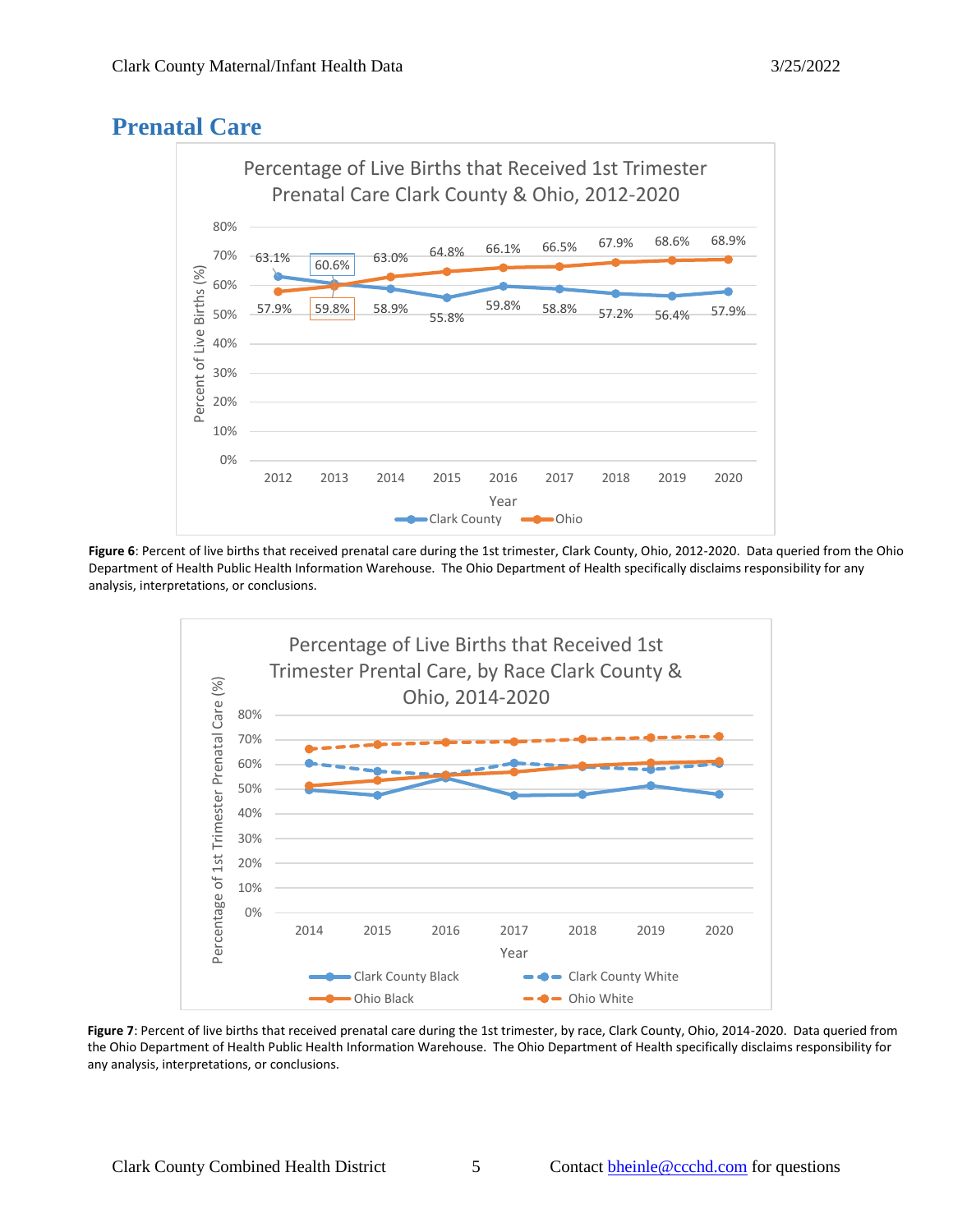|      | <b>Clark County</b> |       | Ohio         |       |
|------|---------------------|-------|--------------|-------|
|      | Black               | White | <b>Black</b> | White |
| 2014 | 49.8%               | 60.6% | 51.4%        | 66.3% |
| 2015 | 47.5%               | 57.3% | 53.6%        | 68.1% |
| 2016 | 54.6%               | 55.7% | 55.7%        | 69.0% |
| 2017 | 47.5%               | 60.6% | 57.0%        | 69.2% |
| 2018 | 47.8%               | 59.1% | 59.5%        | 70.3% |
| 2019 | 51.5%               | 58.0% | 60.7%        | 70.9% |
| 2020 | 47.9%               | 60.4% | 61.3%        | 71.4% |

**Table 5**: Percent of Live Births that Received Prenatal Care during the 1st Trimester, By Race, Clark County, Ohio, 2014-2020. Data queried from the Ohio Department of Health Public Health Information Warehouse. The Ohio Department of Health specifically disclaims responsibility for any analysis, interpretations, or conclusions.

The Kotelchuck Index, also called the Adequacy of Prenatal Care Utilization (APNCU) Index, uses two crucial elements obtained from birth certificate data, when prenatal care began (initiation) and the number of prenatal visits from when prenatal care began until delivery (received services), to measure adequacy of prenatal care. A ratio of observed to expected visits is calculated and grouped into four categories: 1) Inadequate (received less than 50% of expected visits), 2) Intermediate (50%-79%), 3) Adequate (80%-109%), and 4) Adequate Plus (110% or more).



**Figure 8**: Average Kotelchuck Index for Clark County and Ohio, 2016-2020. Data queried from the Ohio Department of Health Public Health Information Warehouse. The Ohio Department of Health specifically disclaims responsibility for any analysis, interpretations, or conclusions.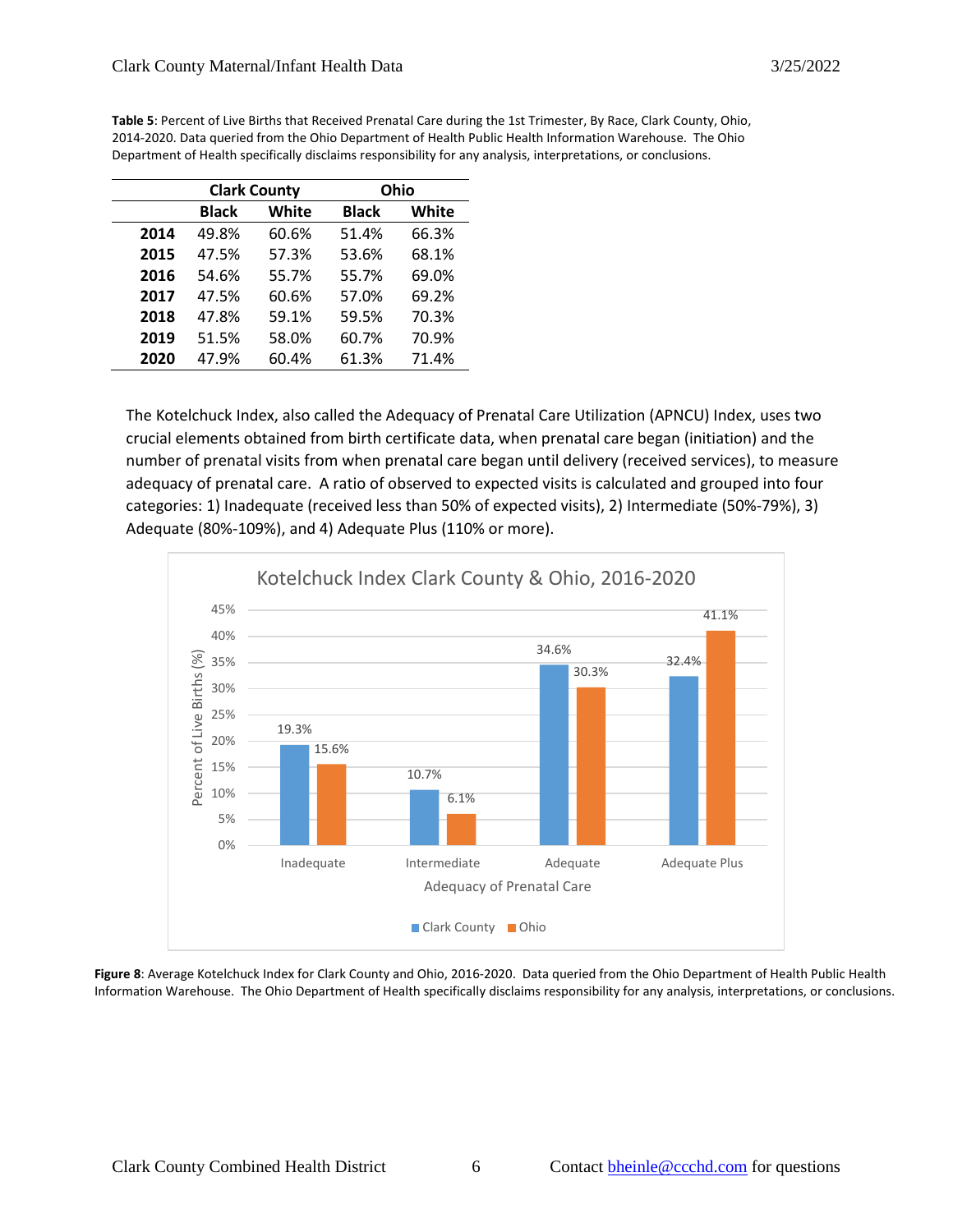

**Figure 9**: Individuals who smoked during pregnancy, Clark County, Ohio, 2012-2020. Data queried from the Ohio Department of Health Public Health Information Warehouse. The Ohio Department of Health specifically disclaims responsibility for any analysis, interpretations, or conclusions.

**Table 6**: Individuals who smoked during pregnancy, Clark County, Ohio, 2012-2020. Data queried from the Ohio Department of Health Public Health Information Warehouse. The Ohio Department of Health specifically disclaims responsibility for any analysis, interpretations, or conclusions.

|      | <b>All Races</b> | <b>Black</b> | White | Other   |
|------|------------------|--------------|-------|---------|
| 2016 | 20.8%            | 25.3%        | 21.5% | 16.7%   |
| 2017 | 21.1%            | 20.4%        | 22.5% | 11.8%   |
| 2018 | 19.4%            | 19.3%        | 20.4% | $0.0\%$ |
| 2019 | 17.5%            | 15.7%        | 18.6% | 7.1%    |
| 2020 | 18.3%            | 14.9%        | 19.7% | 18.2%   |